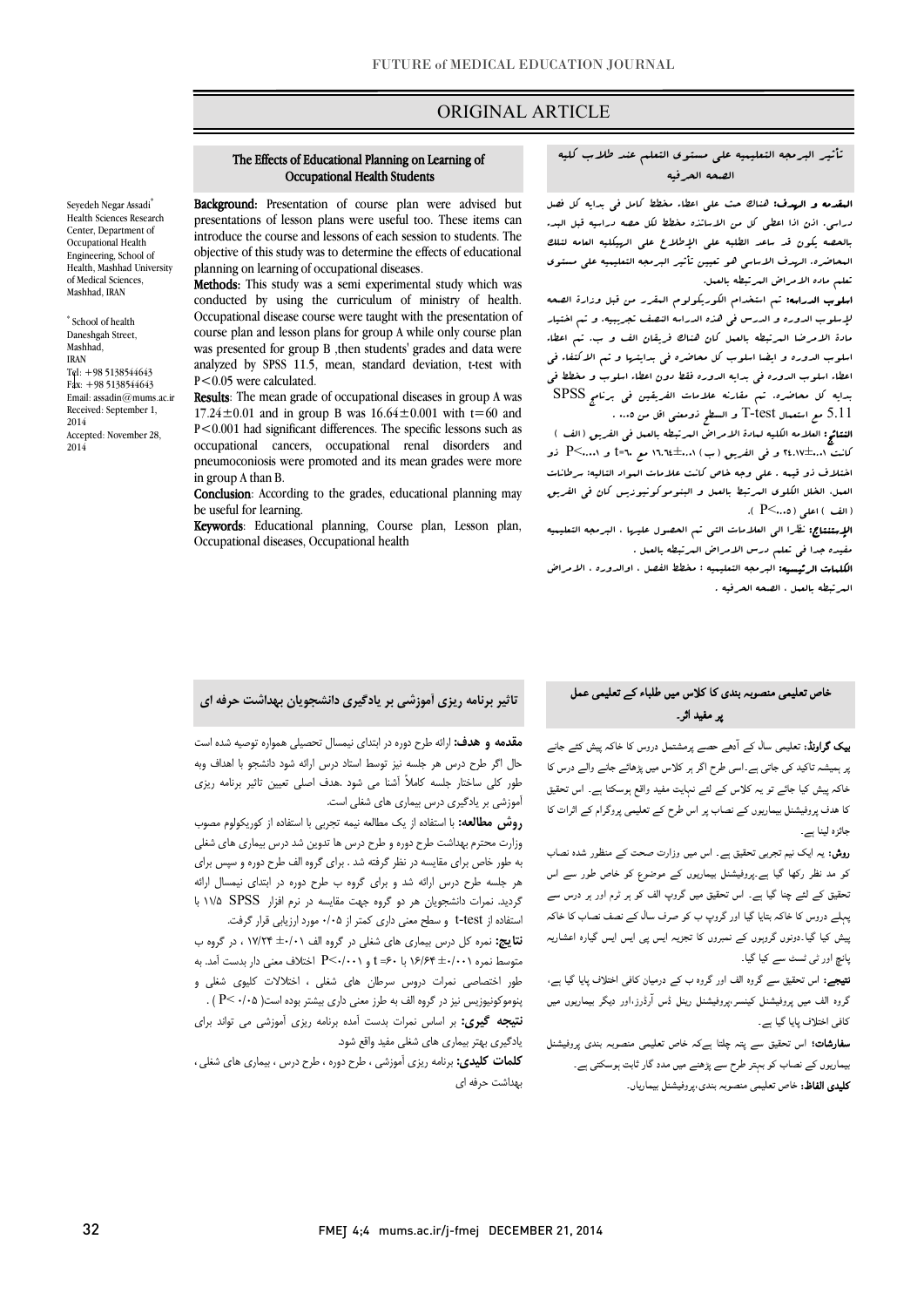### **INTRODUCTION**

Each educational course and session have a main goal and some special objectives that must be written in a plan.(1- 4) It is named course plan and lesson plan. Course plan is a plan for one or more units of special course and has main goal, special objectives, program, educational methods, helping tools, task, students' assessment and references (5,6) . Lesson plan is a plan for one session. (7, 8) Teachers must use curriculum for writing the educational course plans but they can choose the new methods for teaching and assessment. According to the curriculum occupational health field has some specific courses such as occupational diseases , learning of this course is important because this field must be prevented from occupational diseases in industries, farms, factories , mines and offices. (9,10)

Curriculum must be written according to community based education that responsible social needs (11, 12), teachers should pay attention to prevalence of community diseases and they can change the title of lesson up to twenty percents.(13,14) If the educational plans are introduced to the students , they will prepared for better learning.

The written plans must be implemented correctly and revised after the term, percent or grade of implementation is useful for assessment of plans. Each item of plans should be assessed by students and teachers.

Special objectives in the plans are divided in three groups; knowledge, attitude and practice. Verbs of sentences must be accountable that could be assessed.

New educational methods such as; problem solving or problem based learning (6)and evidence based education should be used and written in the special items

"Educational methods" .Assessment methods are divided to summative and formative. Some studies showed the effect of special items of courses such as types of objectives, accountability of program and kinds of assessment.

Strasser R. et al demonstrated the transforming health professional education through social accountability, (15) for this reason; programmers should have a related educational plan that could be effective.

In the study of Todres M. et al , the factors that can influence the students performance(16) and in another study from Artino A.R. were introduced the effect of achievement emotions on better learning and performance (17). We know the objectives of courses should be different and cover our main aim.

Vleuten C.P.M. et al demonstrated that programmatic assessment fit for educational purpose.(18)

In all of these studies researchers were emphasized on having the educational plans for better teaching. The plans must be included the methods for promotion of knowledge, emotion or attitude and practice. In this study, the author tries to find the effectiveness of course plan and lesson plans of occupational diseases on occupational students' learning.

The objective was the determination the effects of educational planning on students' learning of occupational diseases.

### **METHODS**

L

 This study was performed as a semi experimental study from1389 - 1392 on occupational health students in school of health students were participated. They were from two entry exam of university. Group A included 25 students and group B 25 too. Course plans and lesson plans were written according to curriculum of the Ministry of Health. health in Mashhad. From the consensus all of the occupational

 of course plan in the first session and lesson plans in related sessions. At each session and at the end of classes, students were assessed in each group with same educational tests. Occupational diseases course was taught with presentation

 pneumoconiosis, studies dermatitis, low back pain; noise induced hearing loss, occupational cancer, occupational kidney disorders, occupational liver disorders, and occupational heart disorders. In occupational diseases chapters there were definitions,

m assessment of coarse plans and resson plans are were helping tool, tasks, student's assessment and references. Researcher was wanted to assess implementation of course plans and lesson plans too and found the differences this study implementation had 0 to 100 grades from the student's questionnaires. In assessment of course plans and lesson plans there were between occupational diseases course and other courses. In

 Quizzes and tests of the two groups were at the same level and prepared by teachers' opinions for correction and 0.88 for assigning the reliability in a sample of occupational health students. validity and there had been a pilot study with correlation of

 The inclusion criterion was the occupational health students in two entrance year of 1389 and 1390 and entered university in other years. exclusion criteria were studying another field or having

 Data were gathered in SPSS 11.5 and analyzed for calculation of means, standard deviation, t-test and  $P < 0.05$ . For research ethics; the researcher got oral satisfaction and the names of the students were kept confidential. from participants and told that cumulative data were used

# RESULTS

 $\overline{a}$ 

 The mean grade of occupational diseases in group group B( course plan) was  $16.64 \pm 0.001$  with  $t = 60$  and P A( course plan and lesson plans) was  $17.24 \pm 0.01$  and in

 Table 1 shows the comparison of grades in occupational diseases chapters between the two groups.

In specific ressons of occupational diseases such as  $\beta$  occupational renal disorders  $(P = 0.001)$  and pneumoconiosis  $(P = 0.043)$ there was a significant difference between two groups with P In specific lessons of occupational diseases such as ;

 In assessment of implementation of course plans and lesson plans; main goal, specific goals, program, educational references were assessed. Occupational diseases course plans and lesson plans were implemented in the good situation only educational methods had significant difference( $P=0.025$ ) methods, helping tools, tasks, student assessment,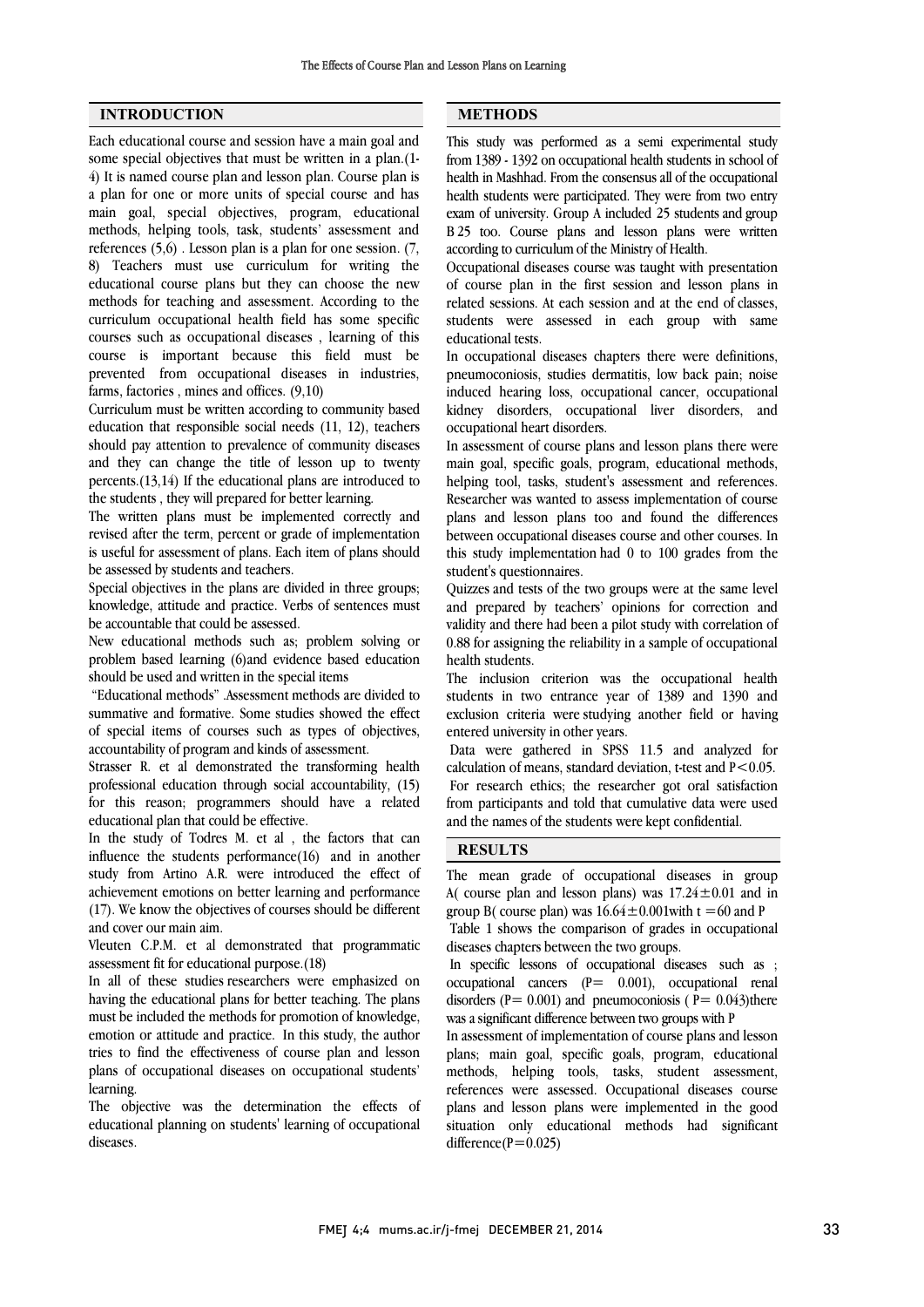| Table 1. The comparison of grades in occupational diseases chapters between the two groups. $(P<0.05)$ |                               |                                                               |                                                               |                          |                |  |  |  |  |
|--------------------------------------------------------------------------------------------------------|-------------------------------|---------------------------------------------------------------|---------------------------------------------------------------|--------------------------|----------------|--|--|--|--|
| <b>Number</b>                                                                                          | <b>Subject</b>                | <b>Grade of</b><br><b>Occupational Diseases</b><br>in group A | <b>Grade of Occupational</b><br><b>Diseases</b><br>in group B | t-test                   | P value        |  |  |  |  |
|                                                                                                        | Definitions                   | $2.00 \pm 0$                                                  | $2.00 \pm 0$                                                  | $\overline{\phantom{a}}$ | -              |  |  |  |  |
| $\mathfrak{D}$                                                                                         | Pneumoconiosis                | $1.98 \pm 0.10$                                               | $1.86 \pm 0.27$                                               | 2.078                    | 0.043          |  |  |  |  |
| 3                                                                                                      | Dermatitis                    | $1.60 \pm 0.76$                                               | $1.46\pm0.53$                                                 | 0.749                    | 0.457          |  |  |  |  |
| $\overline{4}$                                                                                         | Low back pain                 | $2.00 \pm 0$                                                  | $2.00 \pm 0$                                                  | $\overline{\phantom{a}}$ | $\blacksquare$ |  |  |  |  |
| 5                                                                                                      | Noise induced hearing loss    | $1.76 \pm 0.66$                                               | $1.96\pm0.13$                                                 | $-1.476$                 | 0.147          |  |  |  |  |
| 6                                                                                                      | Occupational cancer           | $2.00 \pm 0$                                                  | $1.80 \pm 0.28$                                               | 3.464                    | 0.001          |  |  |  |  |
| $\tau$                                                                                                 | Occupational kidney disorders | $1.96 \pm 0.20$                                               | $1.68 \pm 0.31$                                               | 3.720                    | 0.001          |  |  |  |  |
| 8                                                                                                      | Occupational liver disorders  | $2.00 \pm 0$                                                  | $1.96 \pm 0.13$                                               | 1.445                    | 0.155          |  |  |  |  |
| 9                                                                                                      | Occupational heart disorders  | $1.94\pm0.21$                                                 | $1.92 \pm 0.18$                                               | 0.346                    | 0.731          |  |  |  |  |

 Table 2. The comparison of implementation of course plans and lesson plans of occupational diseases course and others.  $(P<0.05)$ 

| Number         | Variable                   | Mean (SD)<br>Occupational<br><b>Diseases Plans</b> | Mean (SD)<br><b>Others Plans</b> | t-test | P value |
|----------------|----------------------------|----------------------------------------------------|----------------------------------|--------|---------|
|                | Main Goal                  | 76 (24.08)                                         | 87.04 (16.61)                    | 1.347  | 0.184   |
| 2              | Specific Goals             | 74 (27.01)                                         | 86.25 (17.82)                    | 1.382  | 0.173   |
| 3              | Program                    | 84 (20.73)                                         | 87.59 (17.15)                    | 0.435  | 0.666   |
| $\overline{4}$ | <b>Educational Methods</b> | 66 (15.16)                                         | 87.04 (19.56)                    | 2.319  | 0.025   |
| 5              | <b>Helping Tools</b>       | 64(28.80)                                          | 81.93 (25.77)                    | 1.459  | 0.151   |
| 6              | <b>Tasks</b>               | 64 (25.07)                                         | 82.50 (22.47)                    | 1.646  | 0.106   |
| 7              | <b>Student Assessment</b>  | 77 (25.39)                                         | 84.77 (23.62)                    | 0.693  | 0.492   |
| 8              | References                 | 86 (20.73)                                         | 90.18 (16.94)                    | 0.512  | 0.611   |

 Table 2 shows the comparison of implementation of course plans and lesson plans of occupational diseases course and  $\overline{a}$ other courses.

#### DISCUSSION

 According to the results; the mean grade was the best in group A may be related to presentation of course plan and lesson plans in each session.

 $\overline{a}$ 

 It seems that students in group A were better understood the lessons than group B may be because of their knowledge about the aim and objectives of each session and they were encouraged to better study and learning than group B did not know the exact objectives of each session. Because of the same students' strength and the same teacher for this course the researcher was concluded that the occupational diseases learning levels were promoted in for many chapters but for some of them were more important such as; occupational cancer, occupational renal group B. Group A purposely studied the lessons while the teaching with presentation of lesson plans in each session disorders and pneumoconiosis.

 In specific sessions of occupational diseases: the grades of definition sessions were the same it means that lesson plan

 had no effect on its learning and for low back pain, this session were repeated in human factors engineering course and in this case it was not very important.

In group A, the other sessions such as; dermatitis, occupational liver disorders and occupational heart disorders were more than group B but there were not significant difference. In group B, the mean grade of noise induced Health ministry' curriculums and educational standards can be helpful in teaching, learning and writing the course hearing loss was more than group A but it was not significant. plans and lesson plans.

 Simon H. showed the usefulness of educational programs in medical education  $(4)$ . Assadi S.N. demonstrated the same results in another study (19).

 Professors can use educational programs, course plans and lesson plans for have a better start of the class and students' preparation but they should write plans and share their teaching experiences with other coworkers and professors.

 In this study the usefulness of course plans and lesson plans were shown.

 The implementation, course plan and lesson plans of occupational diseases course, had good grades and in comparison with other course plans and lesson plans, only